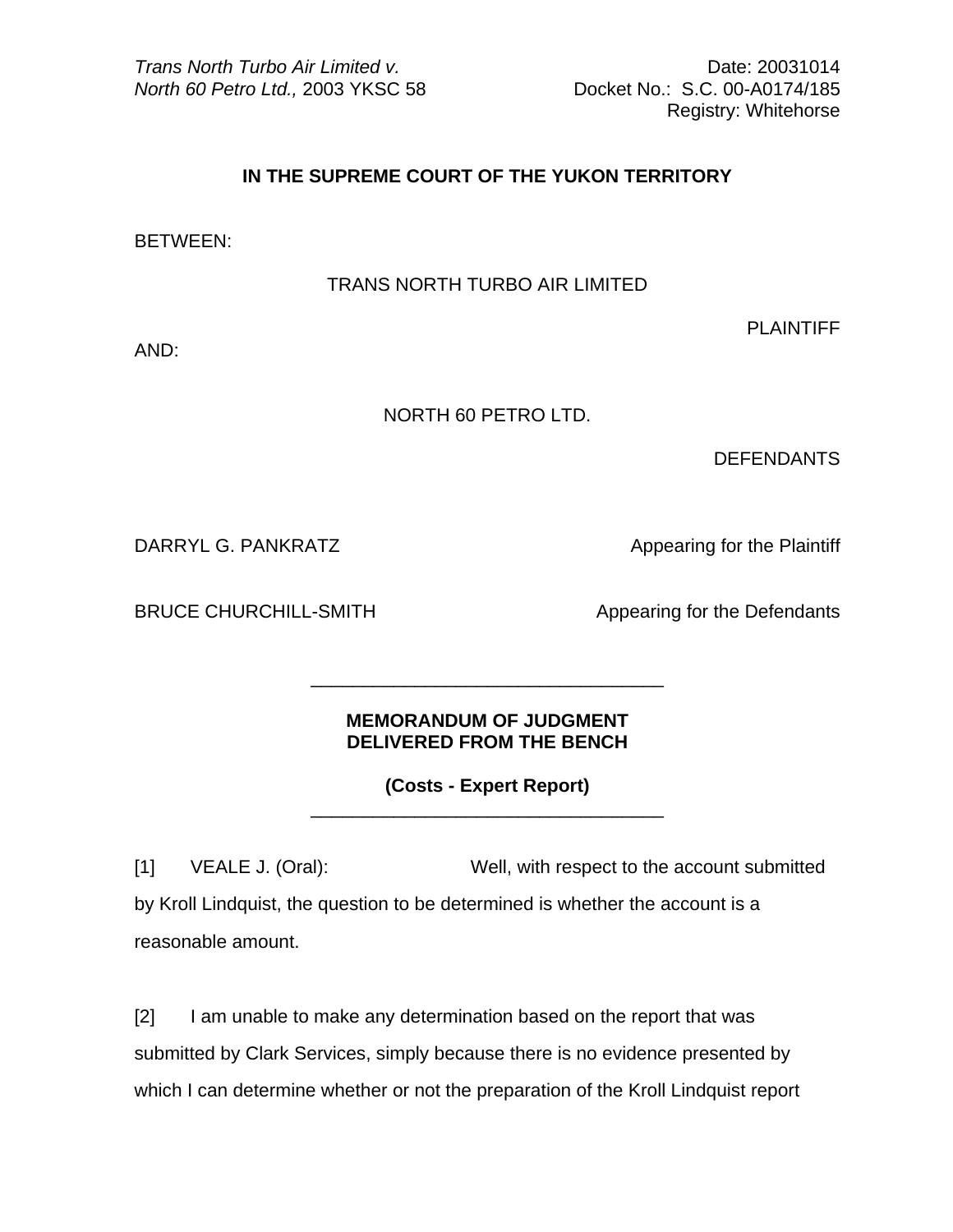was, somehow, vastly out of whack in terms of time and expense.

[3] In my view, the difference between the two reports is that the Kroll Lindquist report was what I would call a ground-up report; as opposed to the Clark report being one of review of the Kroll Lindquist report.

[4] However, I am concerned about certain discrepancies in the Kroll Lindquist account:

- (1) specifically the lack of activity description in the accounts, which total approximately \$20,000; and
- (2) the issue of Mr. Wurtz's attendance at trial resulting in a claim of \$2,370.

Which I understand is the total claim, Mr. Churchill-Smith?

| [5]    | MR. CHURCHILL-SMITH:            | Plus the disbursements for --                                                                                                                                |
|--------|---------------------------------|--------------------------------------------------------------------------------------------------------------------------------------------------------------|
| [6]    | THE COURT:                      | Plus disbursements?                                                                                                                                          |
| $[7]$  | MR. CHURCHILL-SMITH:            | -- of approximately \$1,500.                                                                                                                                 |
| [8]    | THE COURT:<br>claim of \$5,800? | Okay. So we are talking about a                                                                                                                              |
| [9]    | MR. CHURHILL-SMITH:             | That is correct.                                                                                                                                             |
| $[10]$ | THE COURT:<br>(3)               | So a total claim of \$5,800.<br>I have some concerns about Mr. Mathew's claim for \$7,990,<br>although I recognize that Mr. Mathew had to crunch the numbers |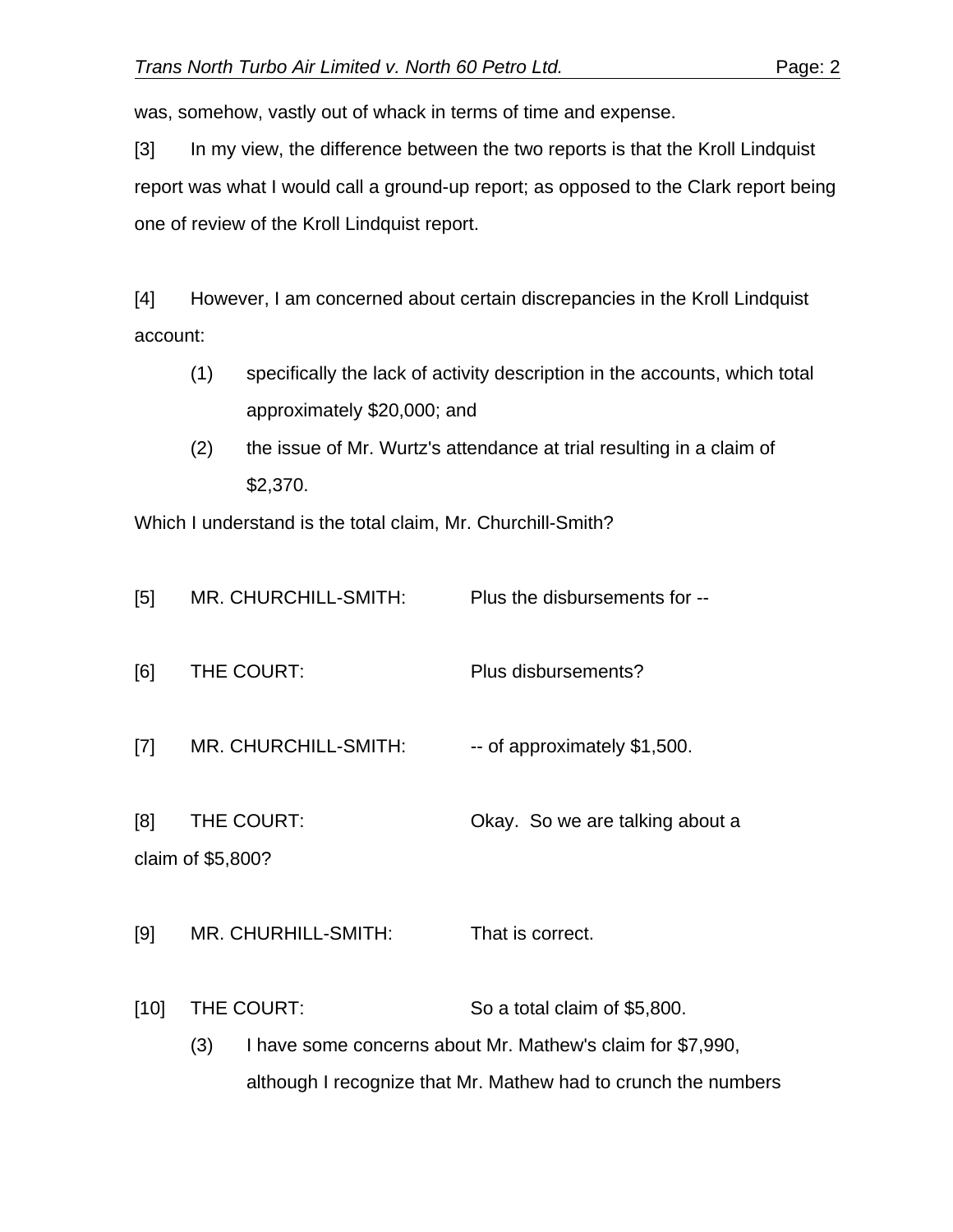based on the evidence received from Mr. Bethel.

[11] At the end of the day, I can appreciate that some of these entries simply may have been time-keeping errors of the individuals involved; I do not know. It leaves me in some difficulty in considering them to be reasonable and passing them on to the unsuccessful party in the litigation.

[12] I am therefore simply going to take a ball-park amount of money in the amount of \$15,000 and disallow the Kroll Lindquist claim in that amount.

[13] With respect to the issue of out-of-town counsel, do I have it correctly that I have heard submissions on all aspects of Rule 57(4), in other words, the necessarily and properly incurred and the reasonableness? I am raising that for your benefit, Mr. Churchill-Smith, because the issue is raised in terms of the principle of out-of-town counsel, and you indicated that it was \$125,000 at stake. Was that all in, that was an all-in argument?

[14] MR. PANKRATZ: I don't know where my friend comes up with that calculation.

[15] MR. CHURCHILL-SMITH: That was a ball-park figure, My Lord.

[16] THE COURT: Right, but what I am asking you, though, is the --

[17] MR. CHURCHILL-SMITH: We haven't begun to look at the recentness, because we are waiting for the determination --